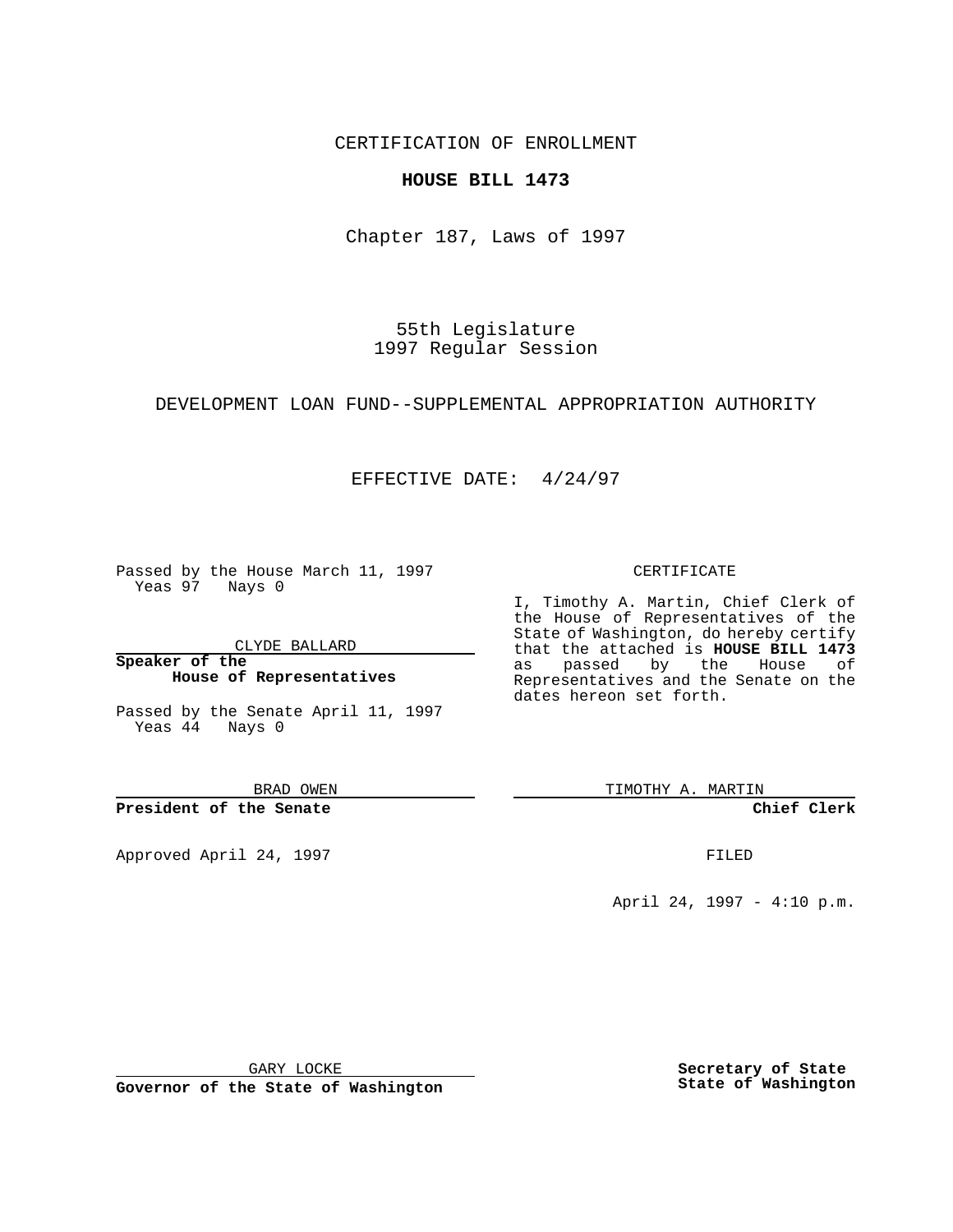# **HOUSE BILL 1473** \_\_\_\_\_\_\_\_\_\_\_\_\_\_\_\_\_\_\_\_\_\_\_\_\_\_\_\_\_\_\_\_\_\_\_\_\_\_\_\_\_\_\_\_\_\_\_

\_\_\_\_\_\_\_\_\_\_\_\_\_\_\_\_\_\_\_\_\_\_\_\_\_\_\_\_\_\_\_\_\_\_\_\_\_\_\_\_\_\_\_\_\_\_\_

Passed Legislature - 1997 Regular Session

**State of Washington 55th Legislature 1997 Regular Session**

**By** Representatives Sheldon, Buck, Veloria, Morris, Kessler, Scott and Dickerson

Read first time 01/28/97. Referred to Committee on Capital Budget.

 AN ACT Relating to providing supplemental appropriation authority for the development loan fund; amending 1995 2nd sp.s. c 16 s 108 (uncodified); creating a new section; making an appropriation; and declaring an emergency.

BE IT ENACTED BY THE LEGISLATURE OF THE STATE OF WASHINGTON:

 NEW SECTION. **Sec. 1.** The legislature finds that the development loan fund is a revolving loan fund capitalized primarily with federal funds. The fund, administered by the department of community, trade, and economic development, provides low-interest loans to businesses in economically distressed areas and other parts of the state. During the 1995-97 biennium, the department provided three million six hundred thousand dollars in loans, thereby exhausting its 1995-97 appropriation authority six months prior to the end of the biennium. However, due to early repayment of several loans, the account has an estimated fund balance of approximately one million seven hundred thousand dollars. In order to make the fund balance available for issuance of new loans prior to the end of the biennium, it is necessary to provide a supplemental appropriation.